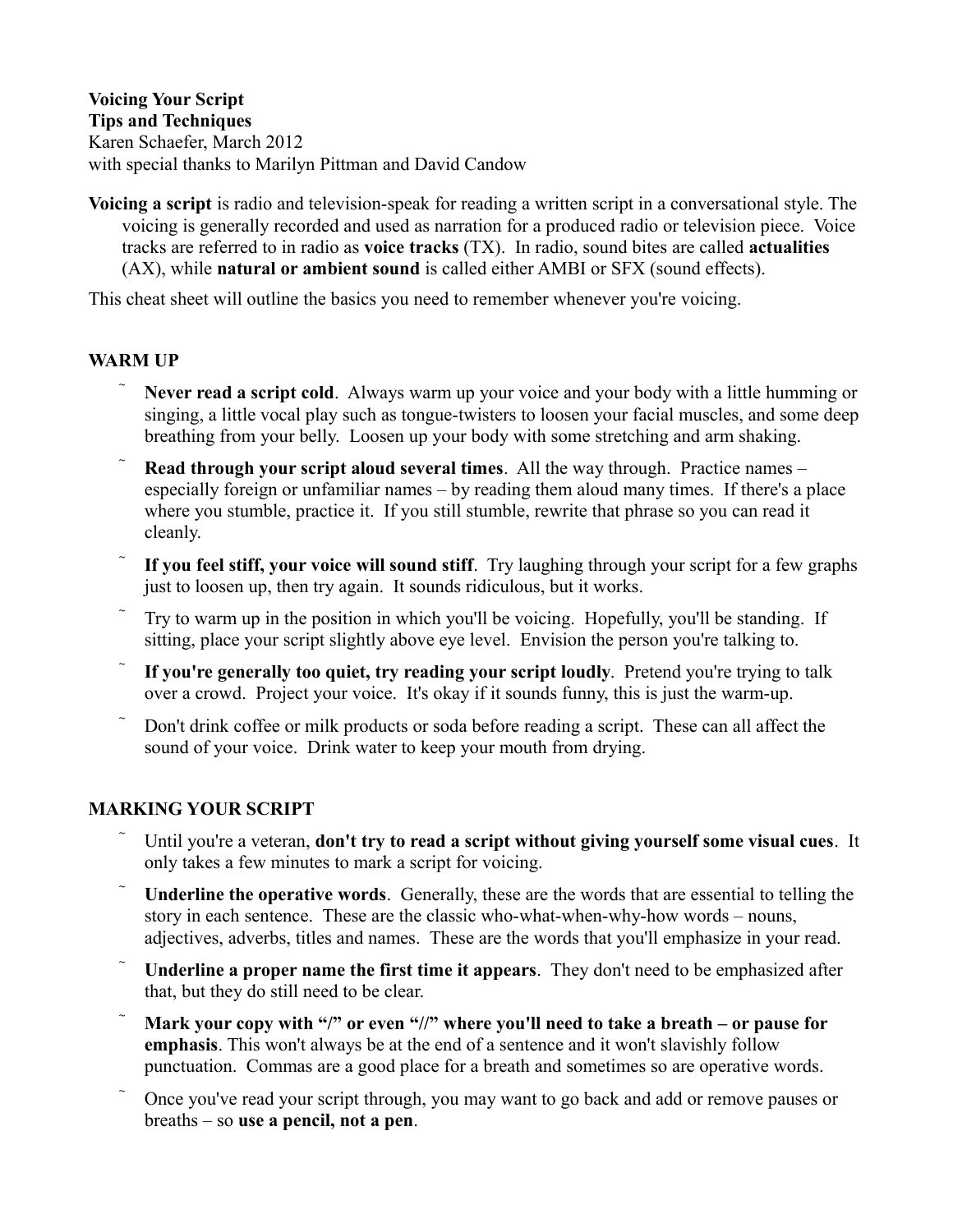- Writing for the ear usually involves different punctuation hyphens to set off clauses, instead of commas, to make it easier to read.
- If there are numbers in your script, write them as numbers you can easily read. For example 14 is easy to read. 14,000 is not. Write the latter as 14-thousand.
- If there words or names in your script you may stumble over, write them out phonetically in brackets after the word. Example: mahjong [mah-ZHONG] Use caps to indicate stress.

# **DELIVERING YOUR SCRIPT**

- **Mic placement** is key to a good delivery. Using headphones, play around with different mic positions, while saying explosive sounds like "p" and "k" to check for pops. You want to be close enough to be intimate. Best placement is usually the distance between your side-turned fist and your mouth. Turn the mic slightly off-center to avoid pops. Use a mic screen, if available.
- **Always use headphones as you record your script**. This will help you hear tiny mouth noises and help you avoid making them. If your mouth is dry, take a drink of water.
- **As you start your read, take a deep breath, then let out part of it**. This keeps you from taking a breath right before you speak, which can be hard to cut. Do this especially every time you start a new graph.
- **Don't close your mouth between phrases or sentences**. When you open it again, you'll make a small popping noise.
- **Keep your chin parallel to the floor** to keep your vocal cords as relaxed as possible. Breathe from your belly, not your chest. Stand with your knees slightly flexed. Open your mouth wide.
- Hold your script in one hand and keep the other free to gesture as you speak. Gestures help improve the energy of your read.
- Never staple your script. Drop a finished page on the floor, well below the mic, so it doesn't pick up sounds. **Always print your script so that you don't break paragraphs across two pages**.
- **Good radio delivery is conversational**, like you're talking to a friend. You're not reading a script, you're telling a story. Tell the script, don't read it.
- It helps to start reading by starting as though you were speaking to someone in particular. "Well, Mary..."
- **Use emphasis in speaking to deliver the meaning of what you're saying**. Remember in radio, you only get one shot at keeping the listener with you. A listener can't go back and reread something that was confusing.
- Your emphasis will follow operative words, the words you've underlined that deliver the basic sense of the sentence. There are **four ways to create emphasis – volume, pitch, rhythm, and tempo.**
- **Volume** is simply increasing or decreasing the volume of your voice. Emphasizing an operative word with increased volume is called "punching." Be careful not to overdue this. Too much punching can sound artificial.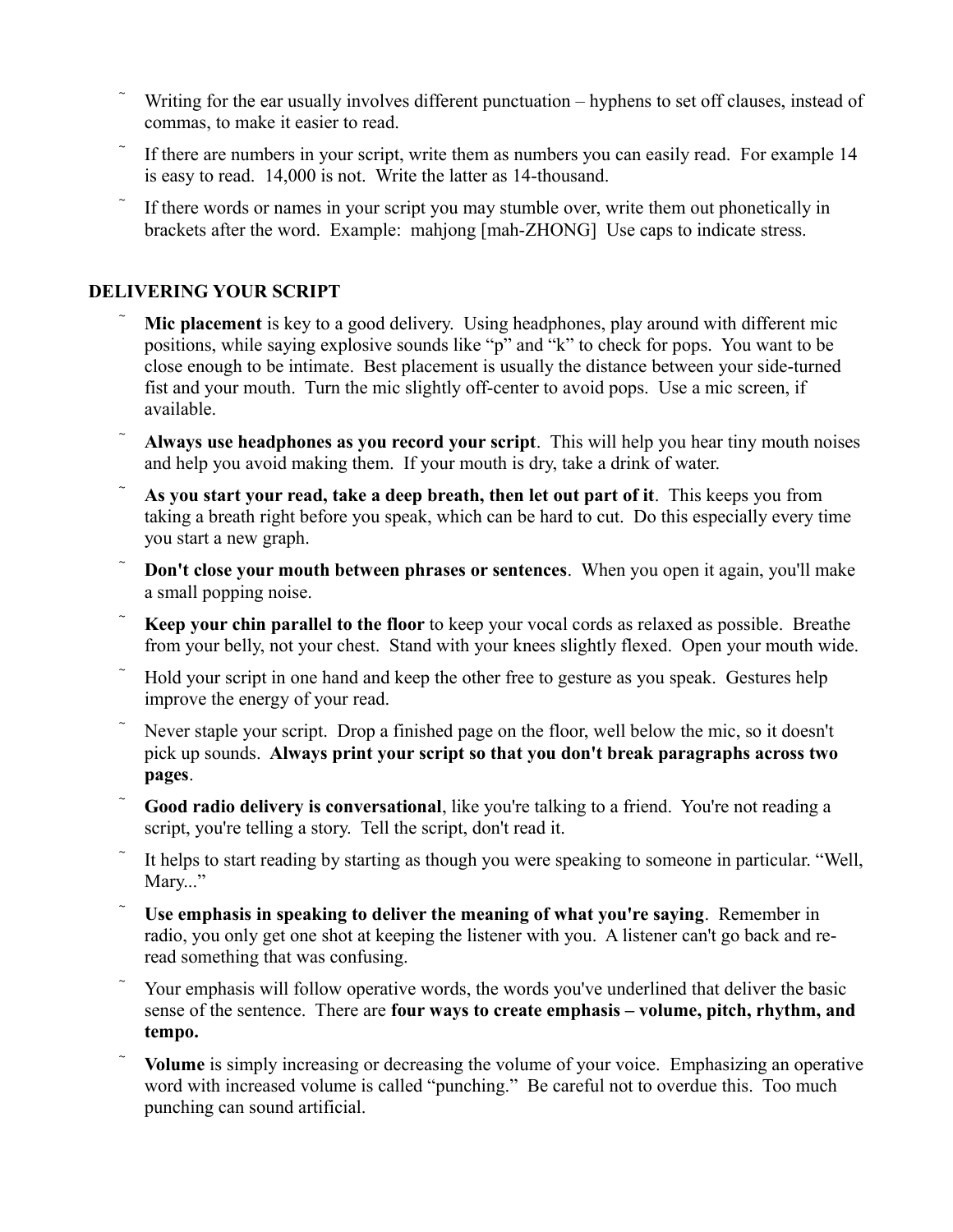- **Pitch** is the scale of your voice, higher or lower, from baritone to falsetto. Changing the pitch of your voice is an excellent way to create emphasis, especially when you add a bit of volume change as well.
- **Rhythm** is the space between your words. Change the rhythm of your voice by adding pauses for emphasis. Try adding a pause before or after an operative word – or even both. Pauses are effective before saying a scientific or foreign word. They also work well before you introduce a new idea.
- **Tempo** is changing the speed of your delivery to emphasize an operative word. Try picking up the tempo where the copy is less important and slowing down where you hit a section with operative words, to emphasize them. You can also stretch out the sound of a vowel for emphasis.
- When **reading a list** of things, vary the pitch and the rhythm of each element of the list to add emphasis and make the list interesting.
- **Be animated while you're speaking**. Use your eyebrows, widen your eyes, make all the facial gestures you would if you were talking to a friend directly. Don't forget to use a little arm or hand movement. This helps with emphasis, energy and that conversational style.
- If you need to sound serious, try frowning as you read. If you want to sound warm and friendly, try smiling. Don't be afraid to throw in a tiny laugh into a word, if it's appropriate.
- Stay in the story. **Think about what you're reading**. Tell that story to your friend.
- **Don't throw away the last line** just because you've reached the end. Sometimes the last line is the best, the closing argument in your story.

# **MAKING MISTAKES**

- This is inevitable. Don't let stumbles rattle you. You don't necessarily need to re-read an entire graph. Just stop, breathe, partially release that breath, and go back to the last whole sentence and start again. There should be a pause with no breathe at the fresh start. This will make editing your voice tracks easier.
- If you're stumbling a lot, maybe you're trying to read too fast. Try slowing way down. Then read it again a little faster.
- Sometimes you don't hear a dropped "t" or a slurred vowel. **Always give yourself two recorded reads of a graph to simplify editing**. Most radio veterans read the same graph twice before moving on. This is easier to edit, but some will read the entire script twice, especially if it's long. It's up to you.

### **EDITING**

- People breathe. If you've ever listened to someone talking on the radio where you can't hear their breaths, you know how stilted it sounds. **Remember to keep the breaths you took**. Don't edit them out.
- **Never cut your voice tracks and leave blank spaces between paragraphs**. Create those blank spaces in your read. Even in a quiet, soundproofed studio, there is a tiny ambient background sound. If you cut your tracks the loss of that ambient sound will be noticeable.